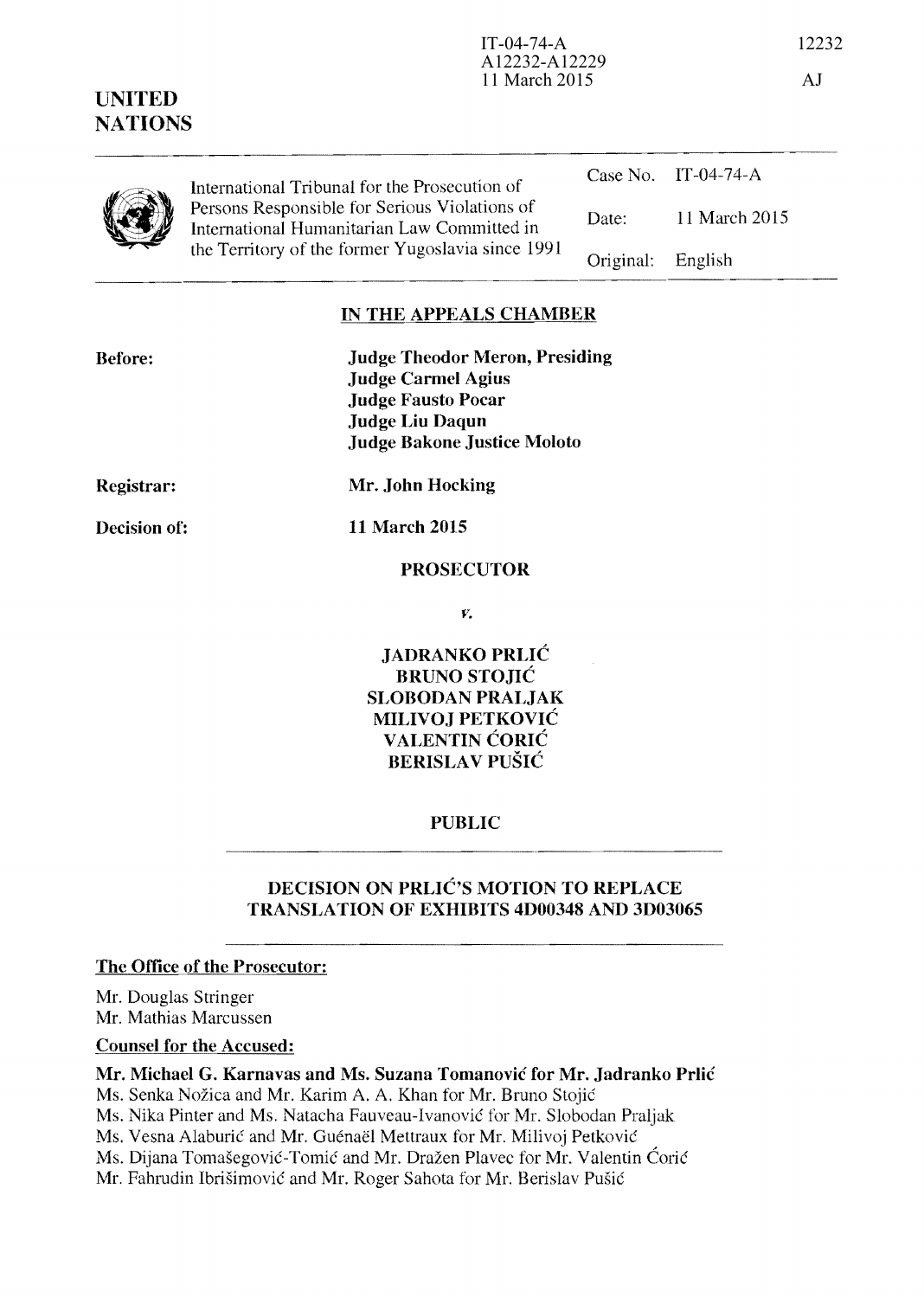**THE APPEALS CHAMBER** of the International Tribunal for the Prosecution of Persons Responsible for Serious Violations of International Humanitarian Law Committed in the Territory of the former Yugoslavia since 1991 ("Appeals Chamber" and "Tribunal", respectively);

**BEING SEISED** of "Jadranko Prlic's Motion to Replace Translation of Exhibits 4D00348 and 3003065 with Annexes I and II", filed by 1adranko Prlic ("PrliC") on 1 December 2014 ("Motion"), in which Prlic requests the Appeals Chamber to instruct the Registry of the Tribunal ("Registry") to replace the English language translation, originally provided by the Conference and Languages Services Section of the Tribunal ("CLSS"), of identical exhibits 3003065 and 4000348 (collectively, "Exhibits") with a revised English language translation of the Exhibits issued by the  $CLSS$ ;

**NOTING** Prlic's submission that the original English translation of the Exhibits stated, in relevant part, "following *an order from our superiors",2* while the revised translation translated the same part as "following *a higher order*";<sup>3</sup>

**NOTING** "Bruno Stojic" is Joinder to Prlic Motion to Replace Translation of Exhibits 4D00348 and 3D03065 with Annexes I and II", filed by Bruno Stojic ("StojiC") on 10 December 2014 ("Stojic Joinder"), in which Stojić: (i) joins the Motion;<sup>4</sup> (ii) submits that, in relying on the incorrect translation of the relevant phrase of the Exhibits, Trial Chamber III of the Tribunal ("Trial Chamber") drew inferences adverse to him;<sup>5</sup> and (iii) asserts that it is in the interests of justice to grant the Motion in order to assess the reasonableness of the Trial Chamber's inferences in the context of a correct translation of the Exhibits;<sup>6</sup>

**NOTING** the "Prosecution Response to Jadranko Prlic's Motion to Replace Translation of Exhibits 4D00348 and 3D03065 with Annexes I and II", filed by the OffIce of the Prosecutor ("Prosecution") on 11 December 2014 ("Response"), in which the Prosecution states that it "takes no position" on the Motion,<sup>7</sup> but advises the Appeals Chamber to verify with the CLSS the correct translation of the sentence in question;<sup>8</sup>

<sup>I</sup>Motion, p. 1. *See also* Motion, Annexes I-II.

Motion, para. 1 (emphasis in the Motion).

Motion, para. 3 (emphasis in the Motion).

<sup>&</sup>lt;sup>4</sup> Stojić Joinder, paras 1, 3, p. 3.

<sup>5</sup> Stojic Joinder, para. 2.

 $<sup>6</sup>$  Stojić Joinder, para. 3.</sup>

Response, para. 1.

<sup>&</sup>lt;sup>8</sup> Response, para. 2. The Prosecution further submits that the differences between the original translation of the relevant sentence and the revised translations provided to it on 10 and 11 December 2014 by the CLSS are insignificant, since neither of the two revised translations would have impacted the Trial Chamber's findings. *See* Response, para. 3.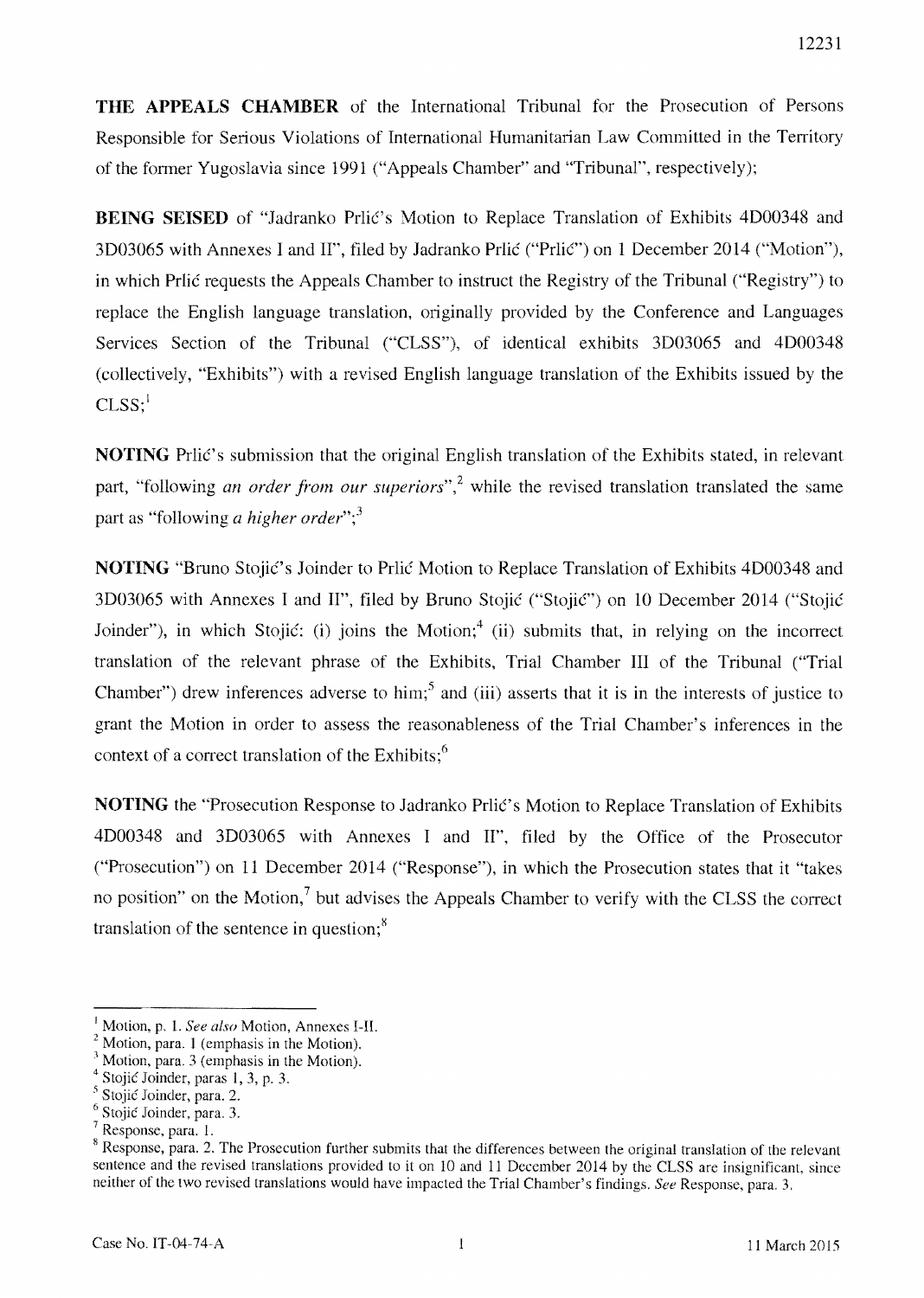**RECALLING** that on 4 February 2015, the Appeals Chamber issued an order instructing the CLSS to clarify the reason for the existence of two revised English language translations of the Exhibits and to indicate which of these translations is correct within seven days;<sup>9</sup>

**NOTING** that on 11 February 2015, in compliance with the Interim Order, the Deputy Registrar of the Tribunal forwarded to the Appeals Chamber a report submitted by the CLSS,<sup>10</sup> in which the CLSS states that it received seven requests for the translation or the revision of the Exhibits, "which are substantively identical and differ only in handwritten elements on the first page which led to a slight discrepancy in the translations provided"; $<sup>11</sup>$ </sup>

**NOTING** that the CLSS states that: (i) in response to three requests submitted by the Defence the phrase concerned was initially translated as "following an order from our superiors";<sup>12</sup> and (ii) in response to two request for verification submitted by Prlic's defence counsel on 21 and 24 November 2014 and to one request for verification submitted by the Prosecution on 11 December 2014, the English language translation of the relevant phrase was revised to "following a higher order";<sup>13</sup>

**NOTING** the CLSS's recommendation that the revised translation "following a higher order" be used as the authoritative translation of the phrase in the Exhibits;<sup>14</sup>

**CONSIDERING** that at this stage, the Appeals Chamber is solely concerned with the verification of the correct English language translation of the Exhibits and, therefore, does not address the challenges raised in Prlic's appeal brief as to the Trial Chamber's findings based on the Exhibits;  $1<sup>5</sup>$ 

# **FOR THE FOREGOING REASONS,**

**HEREBY GRANTS** the Motion and **INSTRUCTS** the Registry to replace the English language translation of the Exhibits with the authoritative translation, as recommended by the CLSS, and take all necessary and appropriate measure to implement this decision.

<sup>&</sup>lt;sup>9</sup> Order for Clarification Concerning Translation of Exhibits 3D03065 and 4D00348, 4 February 2015 ("Interim Order"), p. 2.

<sup>&</sup>lt;sup>10</sup> Memorandum from the CLSS in Compliance with the Interim Order, dated 11 February 2015 ("CLSS Report"), *appended to* Deputy Registrar's Submission in Compliance with the Order for Clarification Concerning Translation of Exhibits 3D03065 and 4DOO348, 11 February 2015.

 $<sup>H</sup>$  CLSS Report.</sup>

<sup>12</sup> CLSS Report.

<sup>&</sup>lt;sup>13</sup> CLSS Report. The CLSS further submits that, in response to one additional request for verification submitted by the Prosecution on 10 December 2014, the English language translation of the relevant phrase was revised to "following an order from higher-up". However, the CLSS clarifies that this second revised translation was due to a "miscommunication in the workflow" and a subsequent "full re-revision". The CLSS notes that this second revised translation is "semantically equivalent and carry no difference in meaning" with the first revised translation; "the variation between them being one of style only". *See* CLSS Report.